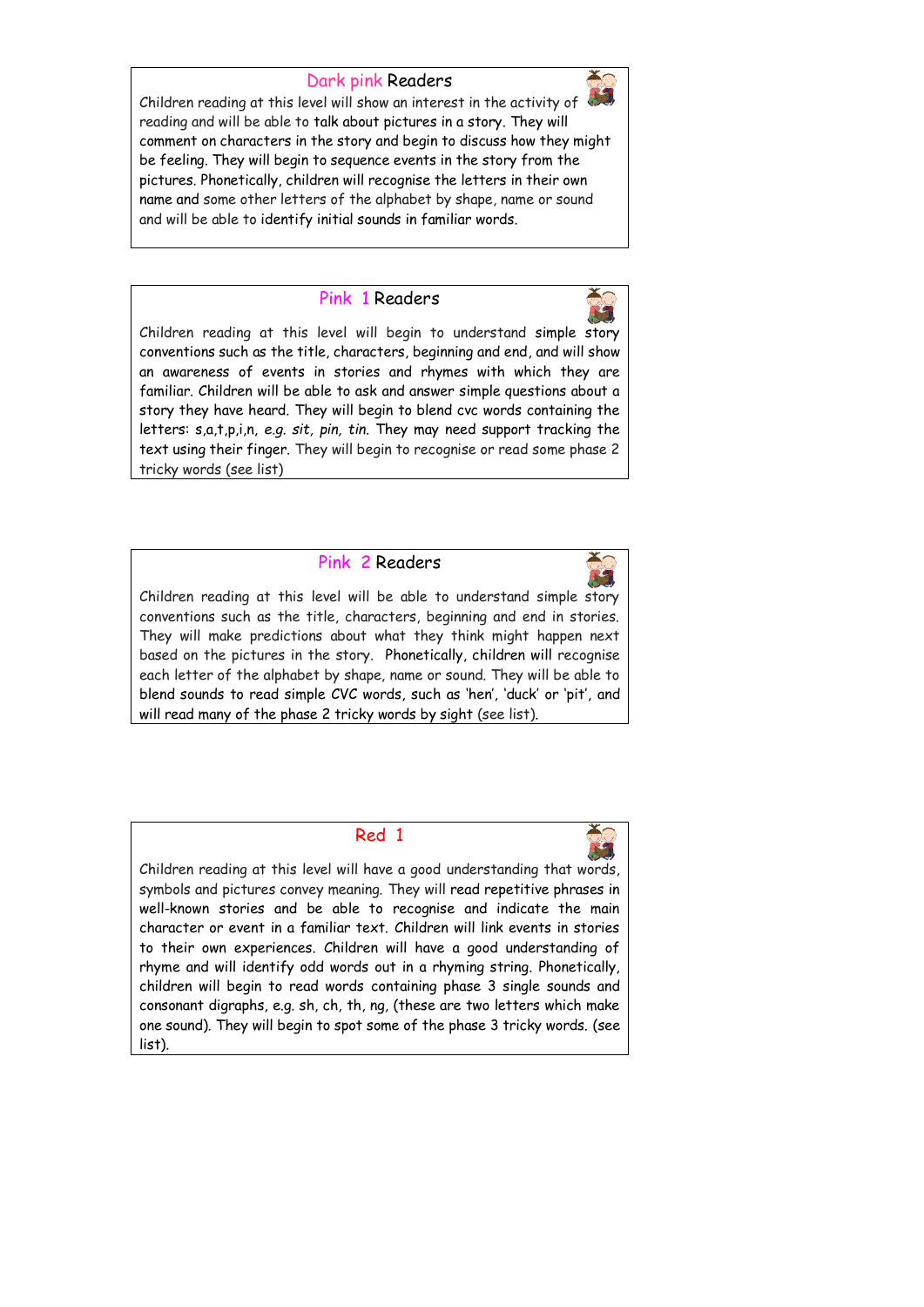#### Red 2



Children reading at this level will be able to answer simple questions about what they have read. They will make links to their own experiences and begin to discuss their favourite stories. They will continue to spot rhyming words and generate other words which might rhyme. Phonetically they will be able to split words into individual sounds and spot phase 3 digraphs (see list). They will begin to learn trigraphs (these are 3 letters which make one sound, e.g. air). They will be able to read most of the phase 3 digraphs by sight.

## Yellow Readers

Children reading at this level will be able to read longer words containing 4 or more sounds, including a range of digraphs and trigraphs. e.g. shrimp, jumping. They will also be able to read some of the year one common exception words. They will read words with simple plural suffixes. e.g. *cats.* They will begin to read some phase 4 tricky words (see list). The children will have some awareness of how full stops are used. The children will begin to understand that they can use pictures to help decode difficult words. They will talk about characters and their favourite parts of stories they know, and will offer some ideas for what could happen next in an unfamiliar story. Based on the stories they have heard, children will begin to predict what will happen to 'good' characters and 'bad' characters in familiar and traditional stories.

## Blue Readers

Children reading at this level will be able to read longer words containing 4 or more sounds, including a range of digraphs. They will read all of the phase 3 and 4 tricky words by sight (see list). They will read words with contractions (e.g. I'm, I'll, we'll) and understand the apostrophe represents the omitted letters). They can read words with suffixes (e.g. s,es,ed,er,est). They will begin to recognise alternative spellings for taught digraphs. *e.g. ay makes the same sound as ai.* They will be able to pause at full stops but may need some prompting. They will recall most parts of a familiar text and understand the pattern of events in familiar and traditional stories. They will make simple predictions and be able to pick out the theme of simple texts. Children will notice things and ask questions about books they read, and will begin to make simple inferences, such as who is speaking in the story or how a character is feeling. They will be able to tell you something about characters and events using pictures and information from text. Children will express what they think about a text and begin to give a reason, which may be mainly linked to their own experiences.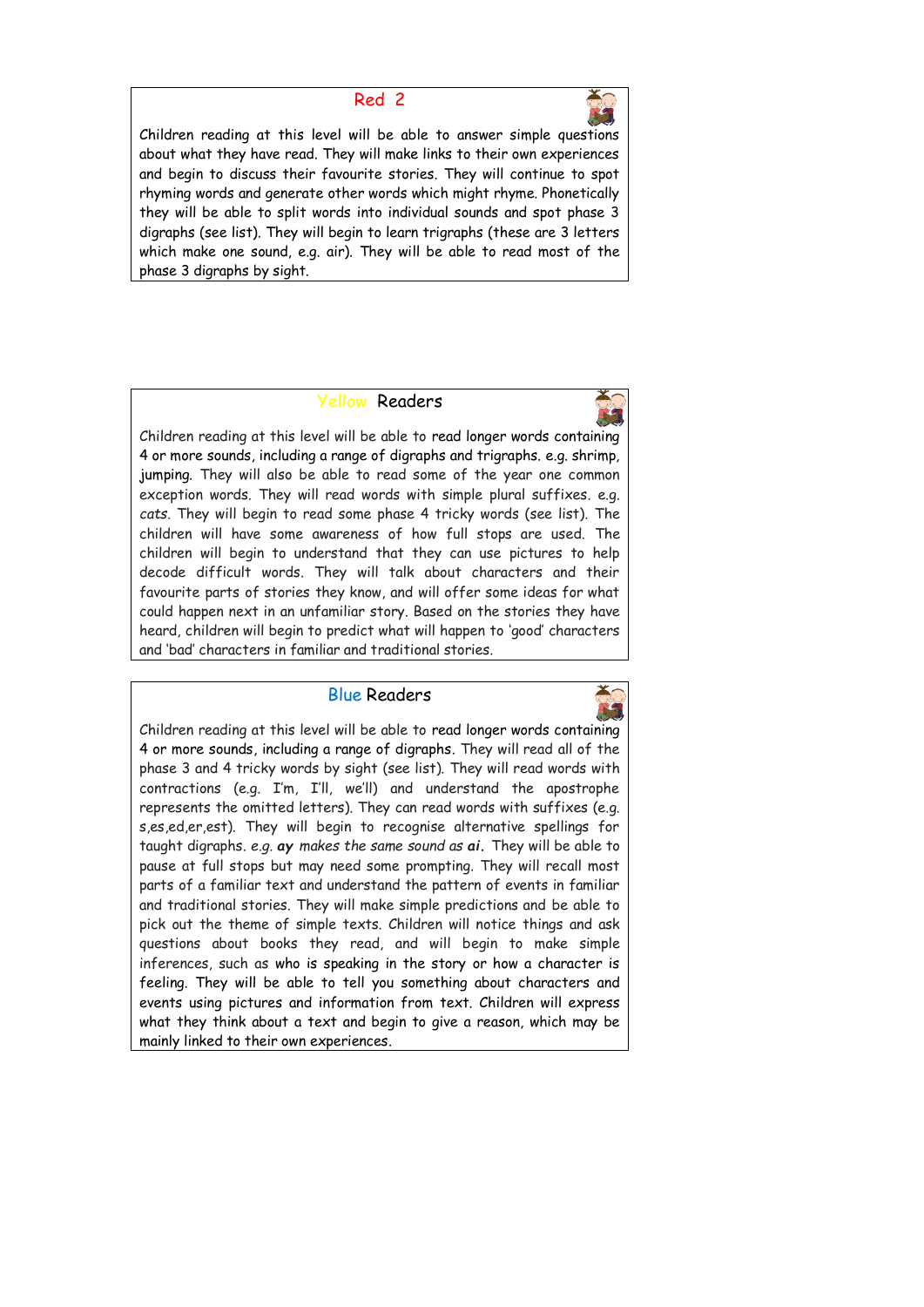#### Green Readers



Children reading at this level will be able to read longer words containing 4 or more sounds, including majority of the phase 5 graphemes. They will read the phase 5 tricky words (see list) and most of the year one common exception word. Children will read with expression when there is an! or ?. They will begin to self- correct and check meaning with some prompts. Children will be able to re- read books to build fluency and confidence. They will recall the main parts of a familiar text and understand the pattern of events in familiar and traditional stories. They will be able to answer questions about a text and be able to recite a short rhyme from a poem or story. They will be able to comment on the significance of the title of the book and begin to name some of the features of a fiction and non-fiction book (e.g. blurb, contents page).

# Orange readers

Children reading at this level will be developing in fluency and will quickly segment and blend phonically decodable words within longer sentences containing digraphs from phase 3 and 5. They will be able to read words containing 2 or more syllables and read words with different suffixes (e.g. ed, ing, ful). They will begin to recognise digraphs can have alternative pronunciations, *e.g. cow/low.* Children will begin to selfcorrect and check meaning. They will be able to read with expression when they see a! or ?. Children at this level will be able to read some of the year 2 common exception words. In comprehending texts, children will make predictions about a book showing an understanding of ideas, events and character. They will comment on the illustrations in a book and discuss possible changes. With support they will be able to give plausible reasons why an author might have chosen a particular word (e.g. because it rhymes, or is a describing word). Children will be able to name some of the features of a fiction and non-fiction book, e.g. title, contents, glossary, blurb and they will be able to use a contents page to find information. They will begin to recognise that texts can be set in different times and places.

#### Turquoise readers

Children reading at this level will be able to read most of the common exception words. They will be able to read words with a range of suffixes (such as ness, ment, ly, ful). They will recognise words with alternative pronunciations (e.g. break, head, tea). They will be able to read with increased accuracy by blending the sounds in words that contain sounds they have previously learnt. They will begin to take note of other punctuation including commas and speech marks and read with some expression. If they are not sure what a word says they will use the strategy to read ahead to work out what the word could be, They will be able to read at least 2 pages independently. In comprehending texts, children will be able to recall some specific information about texts including main events, characters and main points. They will begin to locate information to support their comments. They will be able to sequence parts of a fiction or non-fiction book and recite parts of a poem. They will be able to show where writers have used effective words and understand the purpose of a text at a basic level (e.g. a recipe shows us to how to make cakes). They will recognise books can be set in different time periods.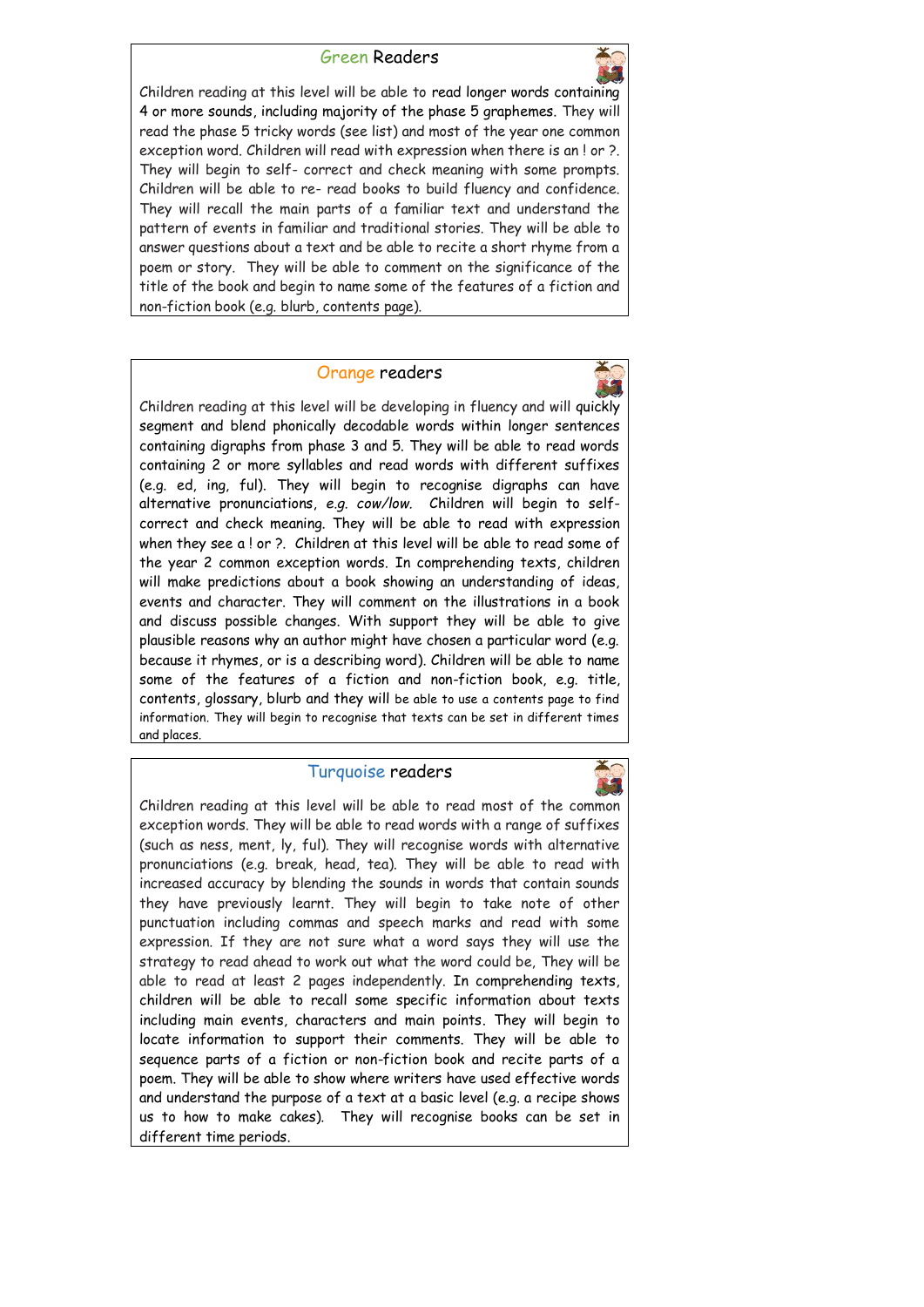# Purple/ Gold Readers



 $\mathbf{x}$ 

Children reading at this this level will be able to read all the year two common exception words. They will use a range of strategies to read unfamiliar words. (e.g. blending, chunking context clues, reading ahead). They will be able to recognise a range of punctuation and use this to help with expression when reading. They will be able to read at least 3 pages independently without having to sound out words which have previously been encountered. They will be able to recall specific information about a text and know where to find information in a fiction or non- fiction book. They will be able to recite parts of a poem. They will be able to make plausible inferences about information begin to understand why some features are used (e.g. bullet points to state the key parts). They will show you where writers have used effective words and explain why they may have been chosen. They will be able to make comparisons between books they have read. They will be aware that books can be set in different cultures.

## White Readers

Children reading at this level will be able to use a range of strategies to decode unfamiliar words. They will read words mostly quickly and accurately and when they do need support with a word, will be able to read it automatically when returning to that page. They can read more complex words containing 3 syllables with a range of suffixes (ment, ness, ous). They can begin to see how a prefix changes the meaning of a word (e.g. unkind). In comprehending texts they can recall most of the main points in fiction and non- fiction books and locate information to support their comments. They can sequence parts of fiction and nonfiction books and discuss how parts are linked. They will be able to recite a short poem using intonation. They will be able to have an awareness of the types of punctuation they might see in books and be able to comment on the writer's purpose. They will begin to see similarities in the books written by the same author.

## Lime/Brown Readers

Children reading at this level will use a range of strategies to decode unfamiliar words effectively. They will read words with a range of prefixes and suffixes and identify how this can change the meaning of words. They will be able to read a range of texts including poetry, fiction and non- fiction with an expressive reading voice. Children will be able to paraphrase what they have read to support comments they make about the text. Their knowledge of language features will extend to using correct technical terms such as *adjective* to comment on writers' use of language, but they may still rely on some prompting to do this. They will be able to comment on writers' purposes at a basic level. Children will understand and talk about the use of paragraphs in texts. They will give a personal response to the books, characters, themes and see similarities in the books written by the same author. Children will also begin to make deeper comments regarding where and when a book is set, drawing on their understanding of cultures, places and history.